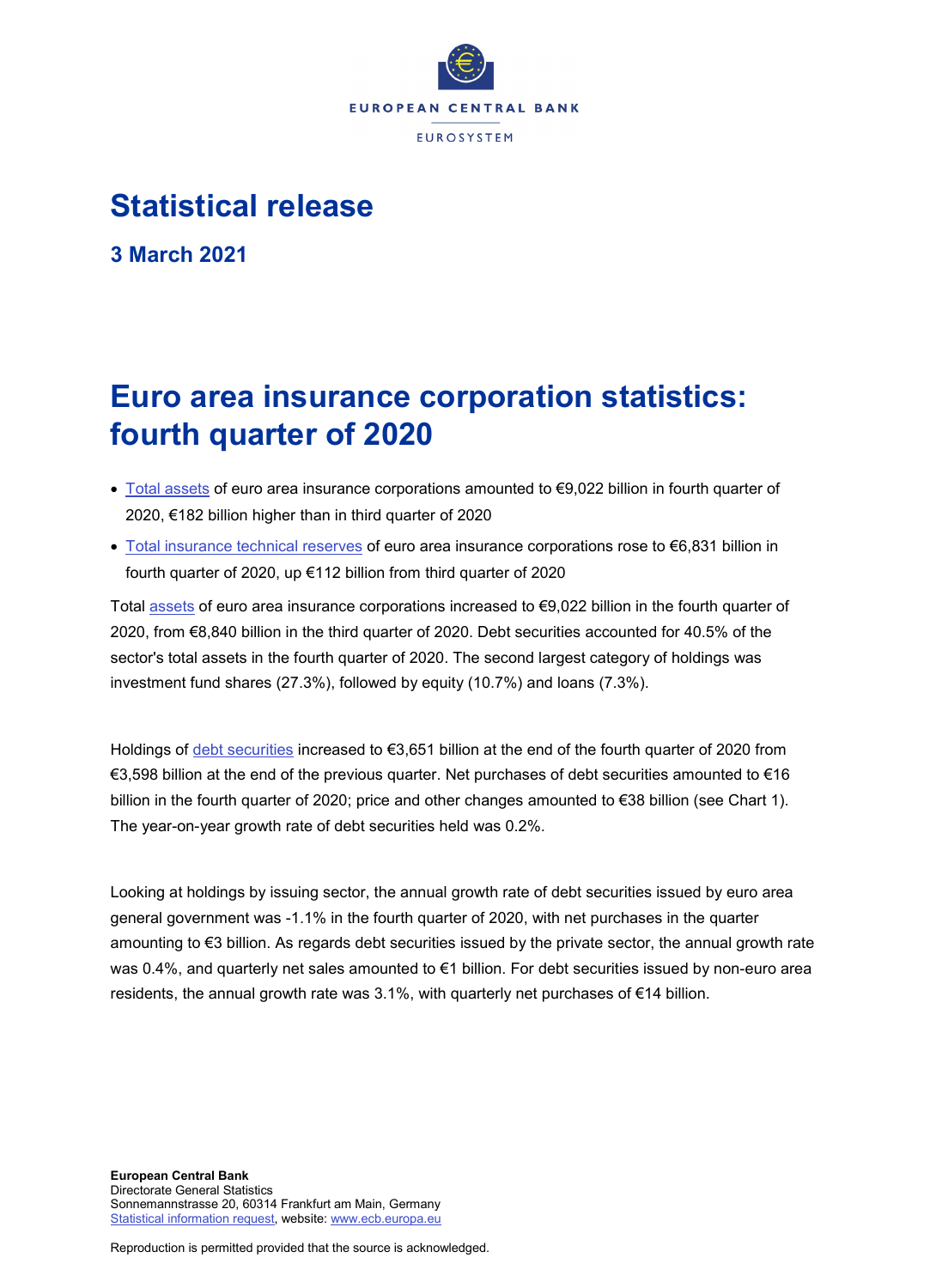### **Chart 1**

Insurance corporations' holdings of debt securities by issuing sector

(quarterly transactions in EUR billions; not seasonally adjusted)



[Data for insurance corporations' holdings of debt securities by issuing sector](https://sdw.ecb.europa.eu/browseSelection.do?type=series&q=ICB.Q.U2.X.S128.A30.T.4.U2.S1._T.EUR%2c+ICB.Q.U2.X.S128.A30.T.4.U2.S13._T.EUR%2c+ICB.Q.U2.X.S128.A30.T.4.U4.S1._T.EUR%2c+ICB.Q.U2.X.S128.A30.T.4.W0.S1._T.EUR&node=SEARCHRESULTS&ec=&oc=&rc=&cv=&pb=&dc=&df=)

Turning to insurance corporations' holdings of [investment fund shares,](https://sdw.ecb.europa.eu/browseSelection.do?type=series&q=ICB.Q.U2.X.S128.A60.T.1.W0.S1._T.EUR+ICB.Q.U2.X.S128.A60.T.4.W0.S1._T.EUR+ICB.Q.U2.X.S128.A60.T.Z.W0.S1._T.EUR&node=SEARCHRESULTS&ec=&oc=&rc=&cv=&pb=&dc=&df=) these increased to €2,467 billion in the fourth quarter of 2020, from €2,360 billion in the previous quarter, with net purchases of €30 billion and price and other changes of €77 billion (see Chart 2). The year-on-year growth rate in the fourth quarter of 2020 was 4.2%.

The annual growth rate of euro area money market fund shares held by insurance corporations was 4.1% in the fourth quarter of 2020, with net sales in the quarter amounting to €14 billion. As regards holdings of euro area non-money market fund shares, the annual growth rate was 4.3%, with quarterly net purchases amounting to €43 billion. For investment fund shares issued by non-euro area residents, the annual growth rate was 1.2%, with quarterly net purchases of  $\epsilon$ 1 billion.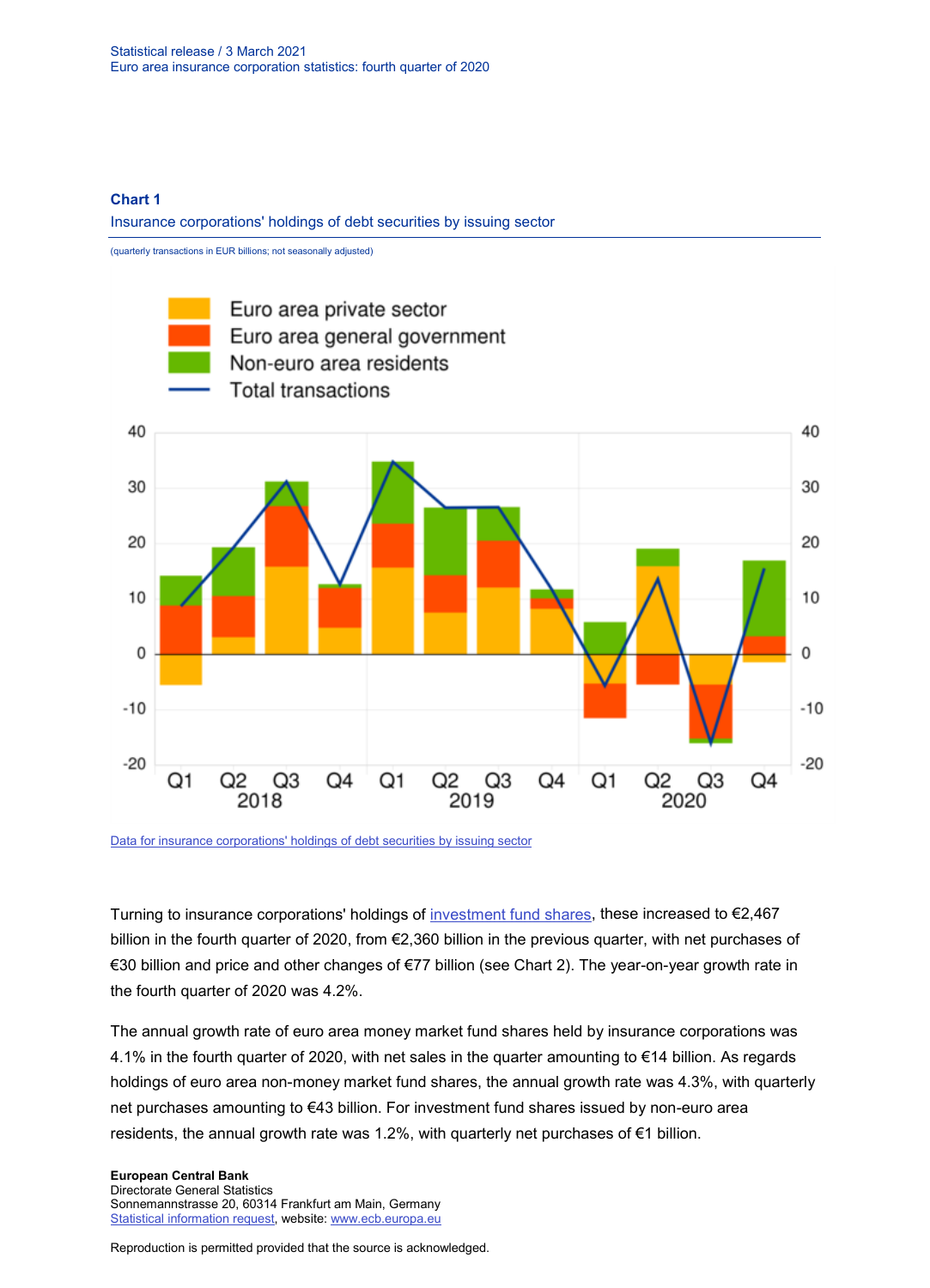### **Chart 2**

Insurance corporations' holdings of investment fund shares by issuing sector

(quarterly transactions in EUR billions; not seasonally adjusted)



[Data for insurance corporations' holdings of investment fund shares by issuing sector](https://sdw.ecb.europa.eu/browseSelection.do?type=series&q=ICB.Q.U2.X.S128.A61.T.4.U2.S12K._T.EUR%2c+ICB.Q.U2.X.S128.A62.T.4.U2.S124._T.EUR%2c++ICB.Q.U2.X.S128.A60.T.4.U4.S1._T.EUR%2c+ICB.Q.U2.X.S128.A60.T.4.W0.S1._T.EUR&node=SEARCHRESULTS&ec=&oc=&rc=&cv=&pb=&dc=&df=)

In terms of main liabilities, total [insurance technical reserves](https://sdw.ecb.europa.eu/browseSelection.do?type=series&q=ICB.Q.U2.X.S128.L40.T.1.W0.S1._T.EUR+ICB.Q.U2.X.S128.L41.T.1.W0.S1._T.EUR++ICB.Q.U2.X.S128.L411.T.1.W0.S1._T.EUR+&node=SEARCHRESULTS&ec=&oc=&rc=&cv=&pb=&dc=&df=) of insurance corporations amounted to €6,831 billion in the fourth quarter of 2020, up from €6,719 billion in the third quarter of 2020 (see Annex, Table 1). Life insurance technical reserves accounted for 91.1% of total insurance technical reserves in the fourth quarter of 2020. Unit-linked products amounted to €1,361 billion, accounting for 21.9% of total life insurance technical reserves.

**For queries, please use the [statistical information request](https://ecb-registration.escb.eu/statistical-information) form.**

**European Central Bank** Directorate General Statistics Sonnemannstrasse 20, 60314 Frankfurt am Main, Germany [Statistical information request,](https://ecb-registration.escb.eu/statistical-information) website: [www.ecb.europa.eu](http://www.ecb.europa.eu/)

Reproduction is permitted provided that the source is acknowledged.